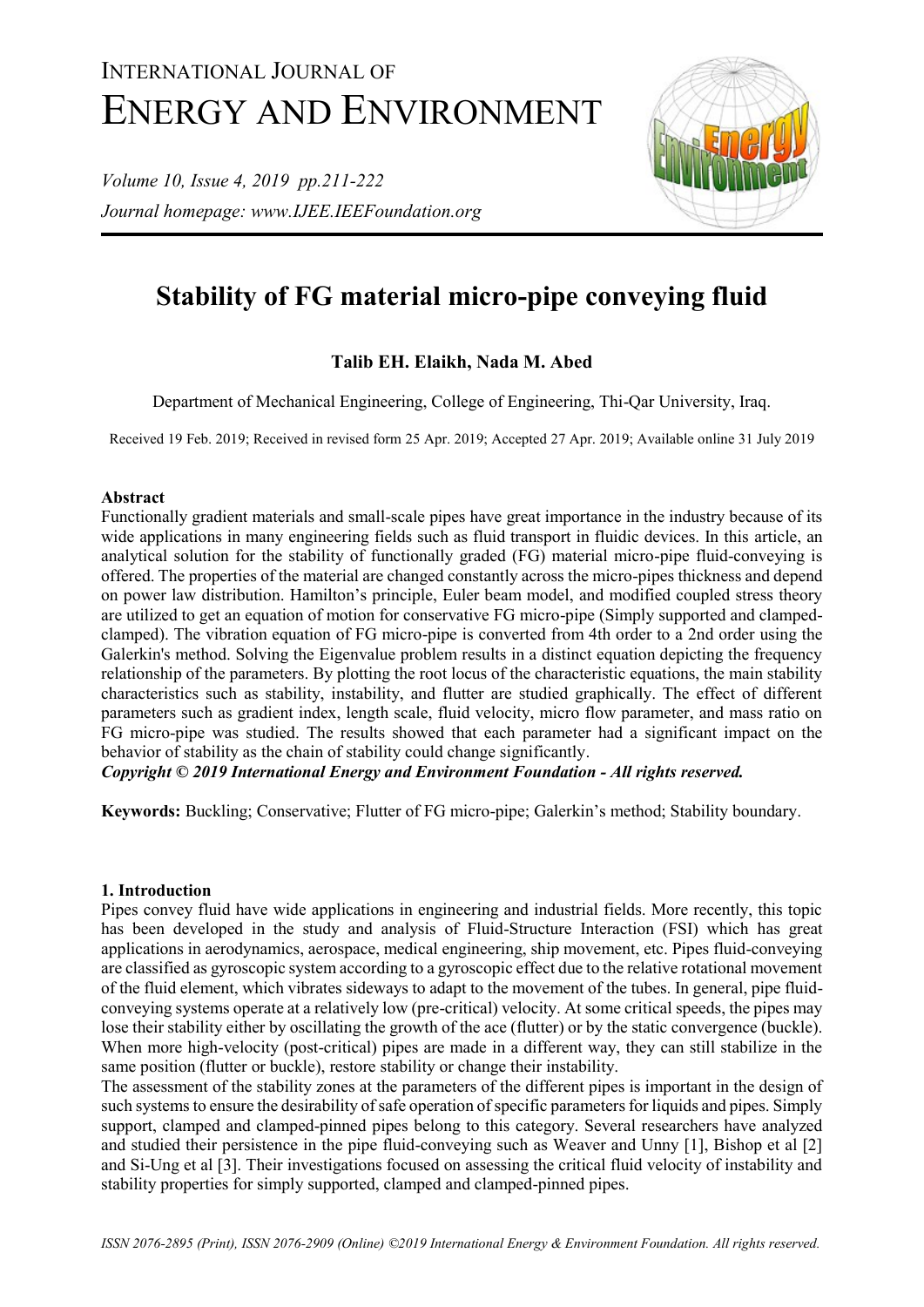In addition, these investigations were based on a complete solution of vibration equation using numerical or analytical solutions. Huseyni and Plaut [4] and Huseyni [5] expanded the stability analysis to include flutter instability in non-conservative systems such as clamped-free with the distribution of follower load. They have shown that flutter instability can occur in such systems and buckling instabilities. Kuiper and Metrlkine [6] studied the buckling stability for the gyroscopic conservative beams that subjected to a follower load. Several useful theories have been introduced on the impact of gyroscopic power disparities on areas of instability and buckling stability. Li-Qun [7] has recently analyzed the instability of the axially moving beam with simply support or clamped-clamped ends condition. A reserved quantity has been applied to explain the stability of the linear equilibrium configuration in the transverse lines of the lowspeed coaxial beam.

Flutter and buckling instability for a conservative and non-conservative beam was investigated by Elfelsou [8]. Buckling loads and the natural frequencies were found for conservative beam while a flutter load and an instability region were specified for the non-conservative beams. One mode analysis was used to analyze an Eigen-modes and nonlinear vibration.

The similarities between the dynamics of fluid-conveying pipes and other dynamic problems such as columns under follower loads, the moving strings and belts, and the beams with moving loads have been explained by many researchers such as Plaut [9] who have shown that dynamic behavior of pipe systems is similar to follower loads beams. Recently, Païdoussis [10] published the idea of analogy between piping systems and other dynamic systems, also, the possibility of sharing knowledge gained between each other. Yusuf et al. [11] analyzed fluid stability in fluid transfer using the Galerkin's method. The results showed that the mass ratio has an effect on the stability behavior as its stability can change significantly, while liquid pressure showed little effect because the stability sequence does not change for a large range of fluid velocities. Jweeg and Ntayeesh [12] studied the critical buckling velocities for conservative pipes fluidconveying rested on different end conditions experimentally. A semi-analytic solution was used to find the frequency and critical velocity for (clamped-clamped, simply support, and clamped-pinned pipes) end conditions. The new an experimental approach for estimating the buckling critical velocities of measuring various natural frequencies at relatively small-flow rates were offered.

Through the literature mentioned above, it was found that the articles available for studying the stability of FGM micro-pipe very little. The stability boundary of conservative FG micro pipes fluid conveying is investigated in this paper. To perform this analysis the vibration equation is discretized to second-degree of freedom by employing Galerkin's method. The various boundaries of the stable and unstable regions can simply be investigated by studying the influence of the gradient index, fluid velocity, micro flow parameter, mass ratio, length scale on the stability of FG micro-pipe.

## **2. Model description and governing equations**

#### *2.1 Material properties of FGM pipes*

The geometrical parameters for FG material micro-pipes are used as those utilized by Deng et al [13] as  $D/d = 0.9$ ,  $D=20$  μm, length l of FGM micro-pipes is assumed 17.6 μm, the density of fluid is  $\rho_f =$ 1000  $kg/m<sup>3</sup>$ , as shown in Figure 1. In addition, the mechanical properties for constituent materials are displayed in Table 1.



Figure 1. The Geometrical model of a single FGM micro-pipe fluid-conveying.

|  | Table 1. Material properties of FG micro pipe. |  |  |
|--|------------------------------------------------|--|--|
|  |                                                |  |  |

| Materials | E(Gpa) | $\rho_p(\text{kg/m}^3)$ | $\boldsymbol{\eta}$ |
|-----------|--------|-------------------------|---------------------|
| Alumina   | 380    | 3800                    | 0.23                |
| Aluminum  | 70     | 2700                    | 0.23                |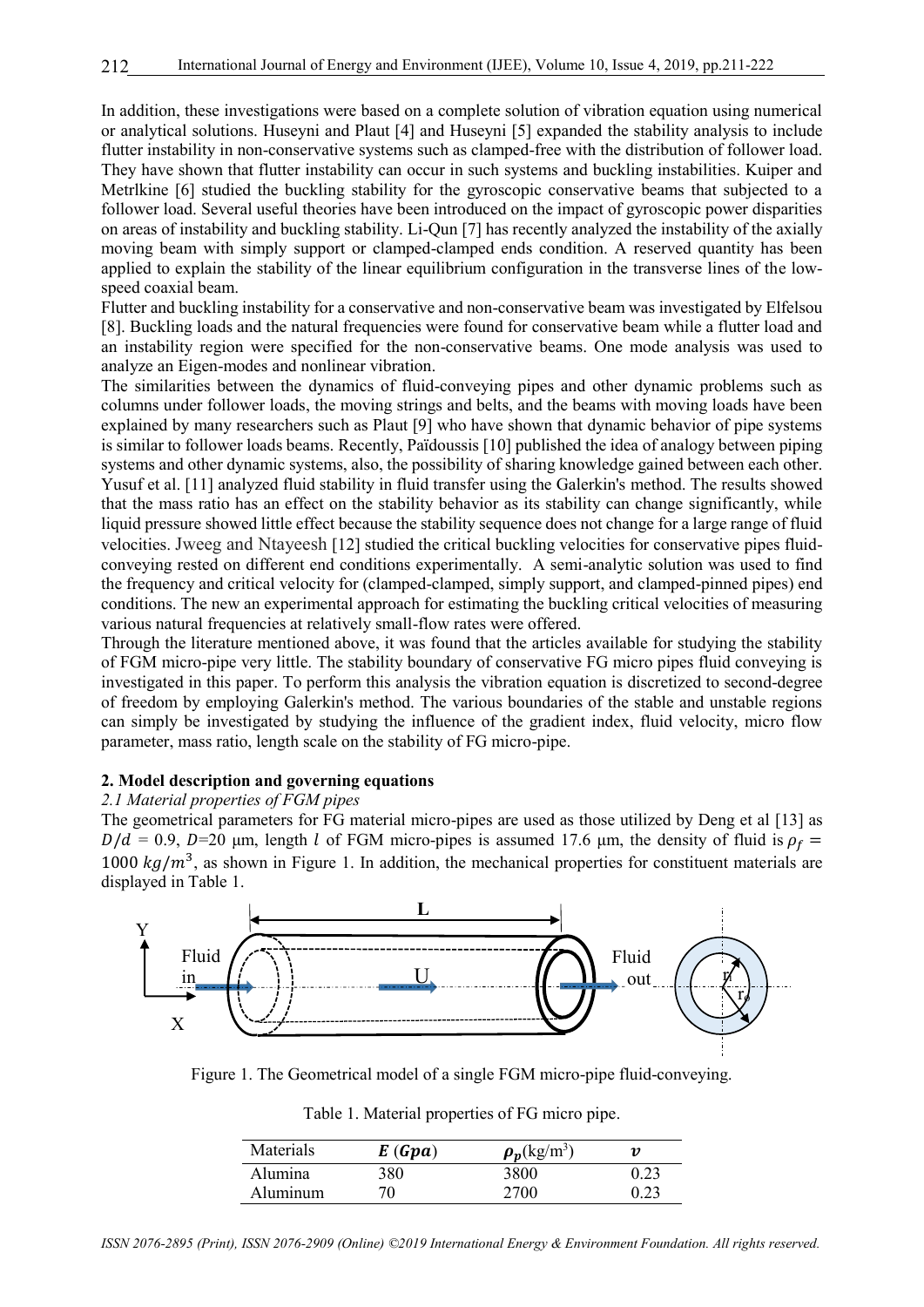Most researchers adopted sigmoid law, exponential law, and power law to characterize the material properties variation. A volume fraction of an outer surface constituent of the FGM micro-pipes used in this thesis can be appeared as [14]:

$$
v_m = \left(\frac{2z + h}{2h}\right)^n \quad \text{Where} \quad (0 \le n \le \infty) \tag{1}
$$

$$
v_c = 1 - v_m \tag{2}
$$

Where  $n$  is the power gradient index, which characterizes the profile of volume fraction during the thickness and is a very positive number; also, subscripts of  $m$  and  $c$  indicate the metal and ceramic layers, respectively.

It is clear that the material properties vary continuously from alumina-rich at the inner surface for a micropipe to aluminum-rich at the outer surface. A change of volume fraction  $V_m$  with thickness direction for various values of exponents of volume fraction n is depicted by Figure 2, it can be noted that when the exponent n is supposed to be zero, FGM micro-pipe reduces to homogeneous micro pipe [13].



Figure 1. Difference of volume fraction  $V_m$  along thickness direction, for many values of a gradient index  $n$ .

An effective modulus of elasticity  $E(z)$  and the effective density  $\rho(z)$  for power-law exponent are given as:

$$
\rho(z) = v_m \rho_m + v_c \rho_c \tag{3}
$$

$$
E(z) = v_m E_m + v_c E_c \tag{4}
$$

After substituting Eqs. (1) and (2) into Eqs. (3) and (4), the variation of modulus of elasticity, and density are:

$$
E(z) = E_c (E_R - 1) \left(\frac{2z + h}{2h}\right)^n + E_c
$$
\n<sup>(5)</sup>

$$
\rho(z) = \rho_c (\rho_R - 1) \left( \frac{2z + h}{2h} \right)^n + \rho_c \tag{6}
$$

where  $E_R = E_m / E_c$  and  $\rho_R = \rho_m / \rho_c$ , respectively.

#### *2.2 Mathematical formulation*

Based on Euler–Bernoulli beam theory, the offset field for an arbitrary point along the x and z-axes can be written as:

*ISSN 2076-2895 (Print), ISSN 2076-2909 (Online) ©2019 International Energy & Environment Foundation. All rights reserved.*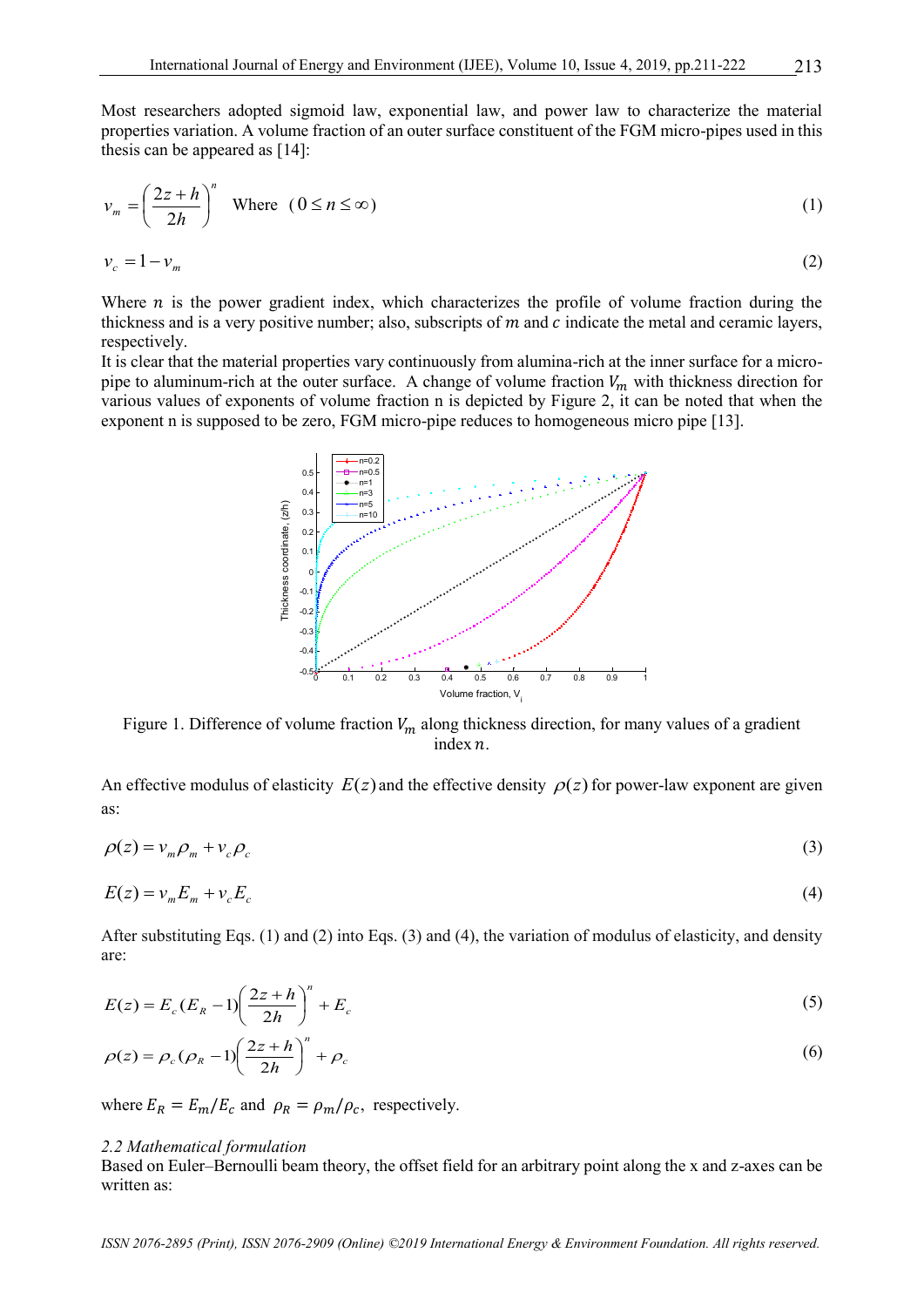International Journal of Energy and Environment (IJEE), Volume 10, Issue 4, 2019, pp.211-222

$$
\overline{u}(x, z, t) = u(x, t) - Z \frac{\partial w(x, t)}{\partial x}
$$
\n<sup>(7)</sup>

$$
\overline{w}(x, z, t) = w(z, t) \tag{8}
$$

Where (z) is a coordinate measured from the plane of a neutral axis and t denoted time. Assuming that micro-pipe is elastic, the relation of stress–strain is given by:

$$
\sigma_{xx} = E \varepsilon_{xx} \tag{9}
$$

$$
\varepsilon_{xx} = -\frac{\partial w(x,t)}{\partial x} \tag{10}
$$

#### *2.3 Modified couple stress theory*

The coupled stress theory is a more public form of the theories of higher order continuum, which looks both antisymmetric and uniform parts of higher order deformation gradients. The brief review of this theory was first presented by Xia and Wang and Ahangar et al [15, 16], respectively. The expression of strain energy U refer to the linear elastic material occupying zone Ωi with very small deformation is given by:

$$
U_s = \sum_{i=1}^{s} \frac{1}{2} \int_{\Omega} (\sigma_{ij} \varepsilon_{ij} + \tau_{ij} \gamma_{ij}) d\Omega_i
$$
\n(11)

$$
U = \frac{1}{2} \int_0^L \left[ E(z) z^2 + G(z) l^2 \left( \frac{\partial^2 w}{\partial x^2} \right)^2 dx dA \right]
$$
 (12)

Or

$$
U = \frac{1}{2} \int_{0}^{L} \left( EI_{eq} + GA_{eq} l^2 \right) dx \tag{13}
$$

Where

$$
EI_{eq} = \int_{0}^{2\pi R_m} \int_{-h/2}^{h/2} E(z) z^2 dz dr \tag{14}
$$

$$
GA_{eq} = \int_{0}^{2\pi R_m} \int_{-\frac{h}{2}}^{\frac{h}{2}} \frac{E(z)}{2(1+v)} dz dr
$$
\n(15)

The kinetic energy of FGM micro-pipe and fluid is known as follows [13]:

$$
T_p = \frac{1}{2} \rho A_{eq} \left(\frac{\partial w}{\partial t}\right)^2 dx
$$
 (16)

$$
T_f = \frac{m_f}{2} \int_0^L \left[ \left( \frac{\partial w}{\partial t} + \alpha u_f \frac{\partial w}{\partial x} \right)^2 + \alpha u_f^2 \right] dx \tag{17}
$$

The mass of the fluid and pipe per unit length,  $m_f$  and  $m_p$  respectively. Their expressions can be given as: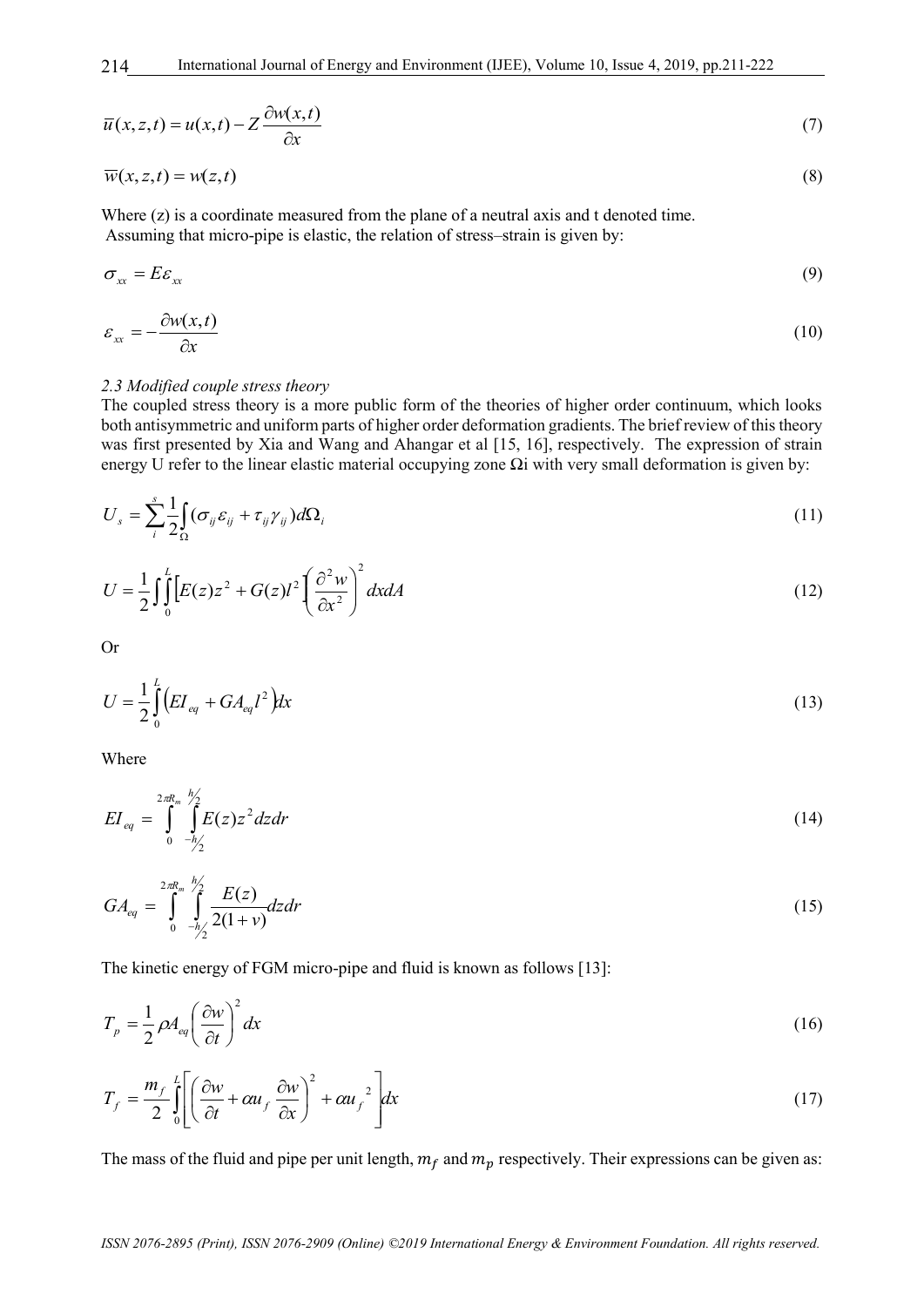$$
m_p = \int_{0}^{2\pi R_m} \int_{-\hbar/2}^{\hbar/2} \rho(z) dz dr \,, m_f = \rho_f \rho_f \tag{18}
$$

Where  $\rho_f$  is the density of fluid in FGM micro-pipe and  $A_f$  is the flow cross-sectional area.

#### *2.4 Governing equations*

The governing equations for FGM micro-pipe conveying fluid are derived by extended Hamilton's principles as [17]:

$$
\delta \int_{t_1}^{t_2} (T_p + T_f + W_b - U_s) dt = 0
$$
\n(19)

After substitute equations (13), (16) and (17) into equation (19). The equation of motion for FGM micro pipe convening fluid is:

$$
\left( EI_{eq} + GA_{eq}l^2 \left( \frac{\partial^4 w}{\partial x^4} \right) + \alpha m_f u_f^2 \frac{\partial^2 w}{\partial x^2} + 2m_f u_f \frac{\partial^2 w}{\partial x \partial t} + \left( m_f + m_p \right) \frac{\partial^2 w}{\partial t^2} = 0 \tag{20}
$$

Where  $\alpha$  is a factor referred to the effect of micro-flow velocity [18]. The non-dimensional form for the equation of motion for FGM micro pipe convening fluid is:

$$
\left(\gamma + \mu\right)\left(\frac{\partial^4 \eta}{\partial \xi^4}\right) + \alpha u^2 \frac{\partial^2 \eta}{\partial \xi^2} + 2uMr^{0.5}\frac{\partial^2 \eta}{\partial \xi \partial \tau} + \frac{\partial^2 \eta}{\partial \tau^2} = 0\tag{21}
$$

where:

$$
\xi = \frac{x}{L}, \quad \eta = \frac{w}{L}, \quad \beta = \frac{m_f}{m_f + m_p}, \quad k_w = \frac{K_w L^4}{E_c I_o}, \quad \gamma = \frac{EI_{eq}}{E_c I_o}, \quad u = \sqrt{\frac{m_f}{E_c I_o}} u_f L
$$
\n
$$
\mu = \frac{G A_{eq} l^2}{E_c I_o}, \quad \tau = \sqrt{\frac{E_c I_o}{(m_f + m_p)}} \frac{t}{L^2}
$$
\n(22)

In this model, three standard BCs of FG micro-pipe are used as shown in Figure 3. And these boundary conditions are written in non-dimensional form as follows: 1- Simply support

$$
At \xi = 0 \rightarrow \eta(\xi) = 0, \quad \frac{\partial^2 \eta(\xi)}{\partial \xi^2} = 0
$$
  
\n
$$
At \xi = 1 \rightarrow \eta(\xi) = 0, \quad \frac{\partial^2 \eta(\xi)}{\partial \xi^2} = 0
$$
\n(23)

2- Clamped-Clamped

$$
At \xi = 0 \to \eta(\xi) = 0, \quad \frac{\partial \eta(\xi)}{\partial \xi} = 0
$$
  
At \xi = 1 \to \eta(\xi) = 0,  $\frac{\partial \eta(\xi)}{\partial \xi} = 0$  (24)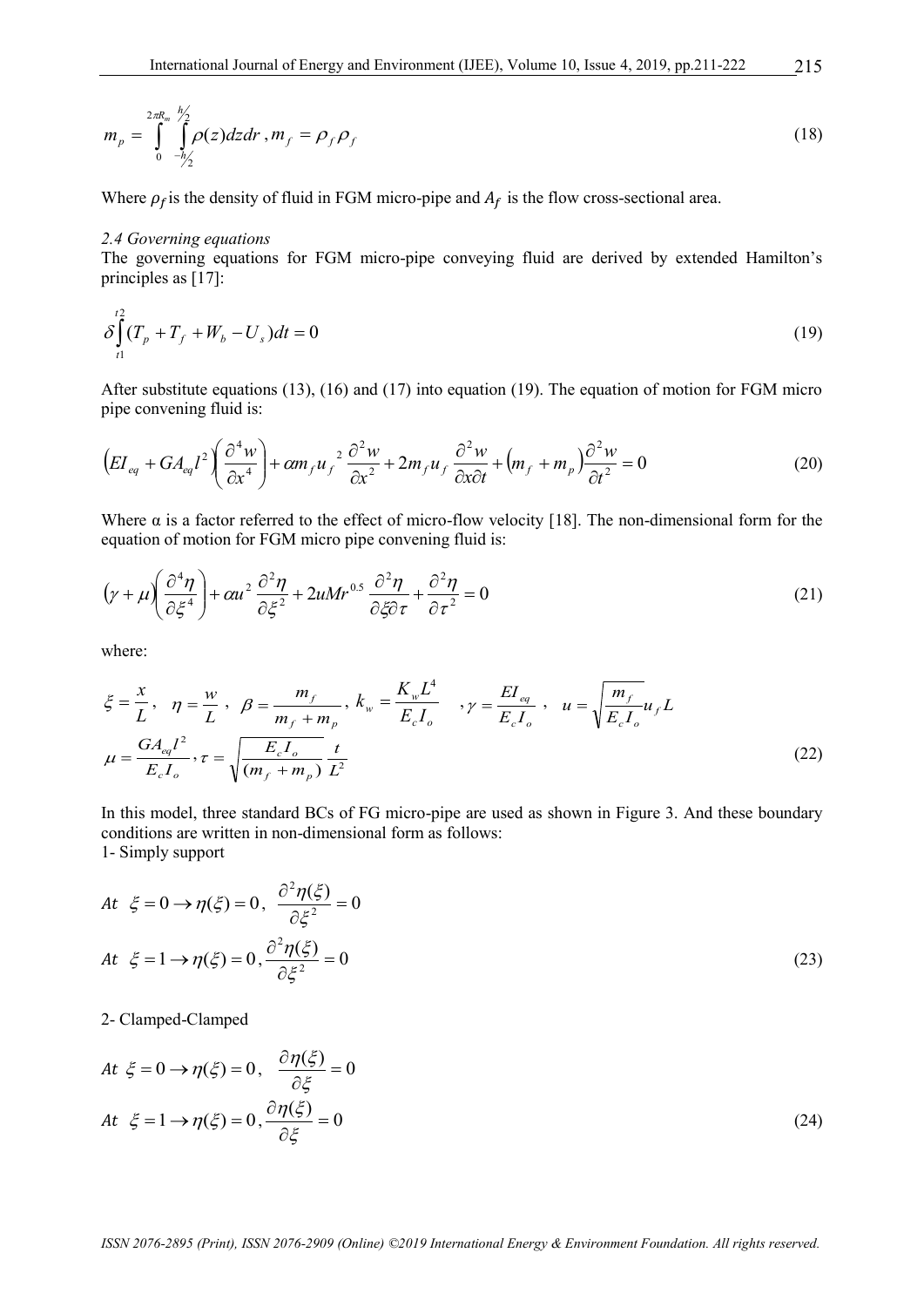

Figure 2. The boundary conditions for FGM micro-pipe for: a) S-S, and b) C-C.

#### *2.5 Galerkin's method*

The concept of stability boundary will be extended to use to verify the stability of fluid-conveying micropipes as they are gyroscopic systems. Also, in dealing with this method, the Galerkin's scheme is first used to separate the motions equation contained in Eq. (21). By assuming the following series solution [11];

$$
\eta(\xi,\tau) = \sum_{r=1}^{\infty} \phi_r(\xi) q_{\eta_r}(\tau) \tag{25}
$$

Where,  $\phi_r(\xi)$  and  $q_{\eta_r}(\tau)$  are the shape functions and the generalized coordinates, respectively. Substituting Eq. $(25)$  into Eq. $(21)$ , the following matrix equation can be obtained:

$$
((\gamma + \mu)[C] + \alpha u^2[A] + 2uM\text{riv}[B] - w^2[I]\mathbf{Q}_r\} = 0
$$
\n(26)

where [I]: is identity matrix, and

$$
[A] = \begin{bmatrix} \int_{0}^{1} \phi_{1}'' \phi_{1} d\xi & \int_{0}^{1} \phi_{2}'' \phi_{1} d\xi \\ \int_{0}^{1} \phi_{1}'' \phi_{2} d\xi & \int_{0}^{1} \phi_{2}'' \phi_{2} d\xi \end{bmatrix}, [B] = \begin{bmatrix} \int_{0}^{1} \phi_{1}' \phi_{1} d\xi & \int_{0}^{1} \phi_{2}' \phi_{1} d\xi \\ \int_{0}^{1} \phi_{1}'' \phi_{2} d\xi & \int_{0}^{1} \phi_{2}'' \phi_{2} d\xi \end{bmatrix}, [C] = \begin{bmatrix} \int_{0}^{1} \phi_{1}'' \phi_{1} d\xi & \int_{0}^{1} \phi_{2}'' \phi_{1} d\xi \\ \int_{0}^{1} \phi_{1}'' \phi_{2} d\xi & \int_{0}^{1} \phi_{2}'' \phi_{2} d\xi \end{bmatrix}
$$
(27)

where  $\varphi_1$  and  $\varphi_2$  are the first and second pipe mode functions for a specific end conditions. The analysis for the two conservative FG micro-pipes is given as follows;

#### *A) Simply-Support Micro-Pipe*

After substituting the mode functions and the Eigen-values for (S-S) micro-pipe which gave in Tables 2 and 3 into Eq. (27) and implementing the integrations or making utilize of an orthogonal idea, the matrices[A],  $[B]$  and  $[C]$  can be estimated. Substituting these matrices into Eq. (26) and simplifying gives a single matrix equation. For nontrivial solution one must have:<br> $\left[-0.5w^2 + 7.116 \times 10^{-14} Mruwi - 4.9348 \alpha u^2 + 80.3\right]$  5.421×10<sup>-20</sup>

$$
\begin{vmatrix} -0.5w^2 + 7.116 \times 10^{-14} Mruwi - 4.9348 \alpha u^2 + 80.3 & 5.421 \times 10^{-20} R + 2.667 iw Mru \\ 2.168 \times 10^{-19} \alpha u^2 - 2.67 iw Mru & -0.5w^2 + 2.85 \times 10^{-13} wi Mru - 19.739 \alpha u^2 + 1284.8 \end{vmatrix} = 0
$$
 (28)

After solving the determinant in Eq. (28), the following characteristic equation can be obtained:  $-7925.6 \alpha u^2 + 103188 = 0$  $2.25\omega^4 - 1.7791 \times 10^{-13} i\omega^3 Mru + 12.337\omega^2 \omega u^2 - 7.1108\omega^2 Mr^2 u$ <br>  $- 2.8094 \times 10^{-12} i\omega \alpha Mru^3 + 1.1429 \times 10^{-10} i\omega Mru + 97.408(\omega u^2)^2$ After solving the determinant in Eq. (28), the following characteristic equation can be  $0.25\omega^4 - 1.7791 \times 10^{-13} i\omega^3 Mru + 12.337\omega^2 \alpha u^2 - 7.1108\omega^2 Mr^2 u^2 - 682.58\omega^2$ (29)

#### *B) Clamped-Clamped Micro-Pipe*

Substituting the mode functions and the Eigen-values for (C-C) micro-pipe which gave in Tables 2 and 3 into Eq. (27) and proceed as for the case of simply supported micro pipe gives the following characteristics equation of the root locus for clamped –clamped pipes as;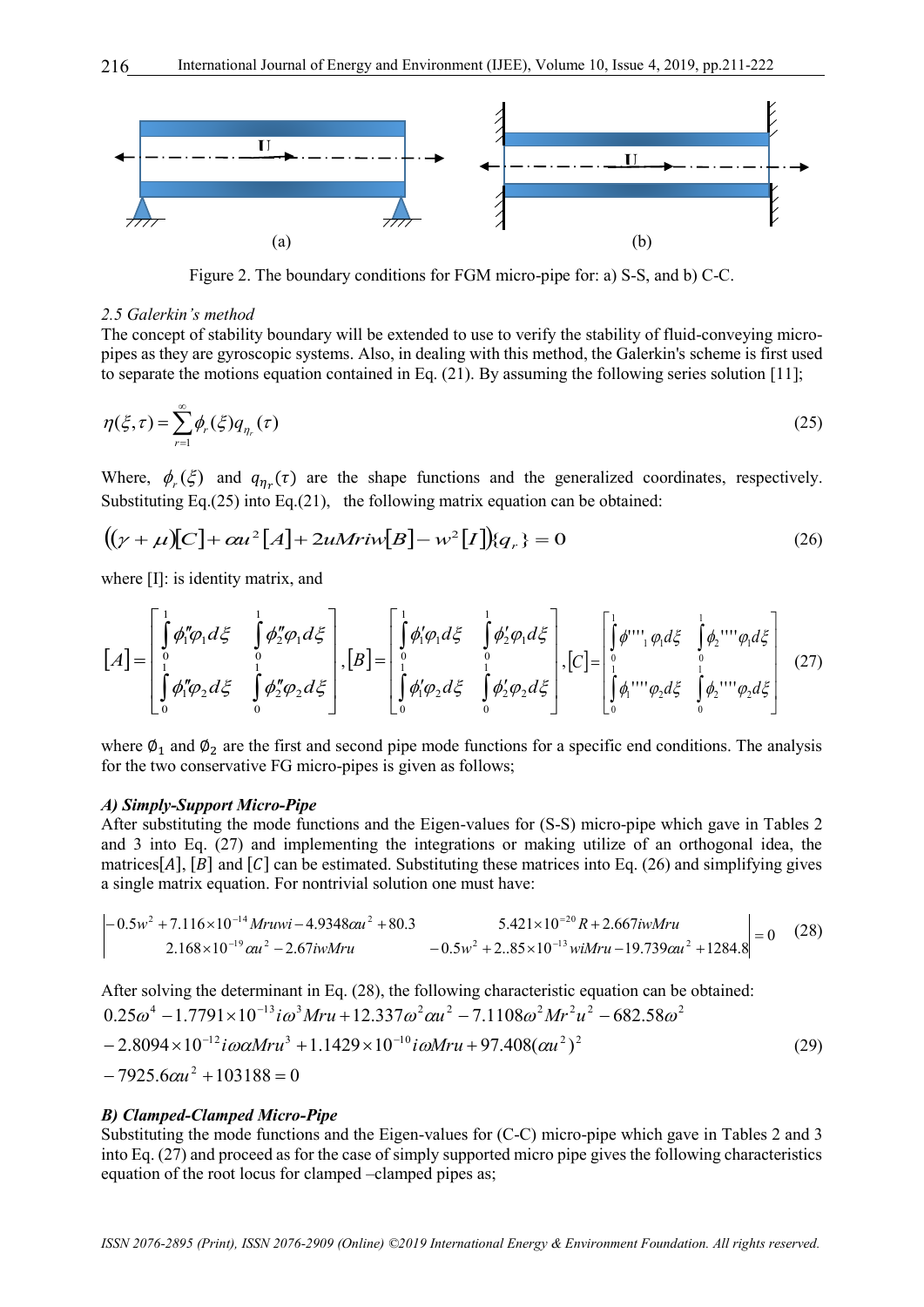$$
1.0003\omega^4 - 0.00604i\omega^3 Mru + 58.352\omega^2 \alpha u^2 - 44.741\omega^2 Mr^2 u^2 - 7097.5\omega^2
$$
  
- 0.16056*i*  $\omega \alpha u^3 Mr + 1.1658i\omega Mru + 566.57(\alpha u^2)^2 - 115188\alpha u^2 + 5.1763 \times 10^6 = 0$  (30)

Table 2. Modes shapes of the beam for various boundary condition [19].

| Boundary condition | Mode shape $\phi_r(x)$                                                           | $\sigma_r$                                                           |
|--------------------|----------------------------------------------------------------------------------|----------------------------------------------------------------------|
| Simply support     | $\sin \beta_r x$                                                                 |                                                                      |
| Clamped-clamped    | $\cosh \beta_x x - \cos \beta_x x - \sigma_x (\sinh \beta_x x - \sin \beta_x x)$ | $\cos \beta L - \cosh \beta L$<br>$\sin \beta_r L - \sinh \beta_r L$ |

Table 3. The characteristic equations and first three natural frequency for three boundary conditions [19].

| Boundary condition | Frequency equation       | Value of $a_r = \beta_r L$                |
|--------------------|--------------------------|-------------------------------------------|
| Simply support     | $\sinh a_r \sin a_r = 0$ | $a_1 = \pi$ , $a_2 = 2\pi$ , $a_3 = 3\pi$ |
| Clamped-clamped    | $\cosh a_r \cos a_r = 1$ | $a_1 = 4.73004$ , $a_2 = 7.8532$          |
|                    |                          | $a_3 = 10.9956$                           |

#### **3. Result and discussion**

To investigate the sequence of stability for conservative fluid-conveying FG micro-pipes, the alternative approach (i.e., the concept of stability boundary) can be used. This process provides an easy and effective way to analyze the stability of a wide range of fluid velocities.

In order to get the root position of boundary stability, a typical plot for  $u^2$  verses  $\omega^2$  for clamped-clamped FGM micro-pipe conveying fluid at n=1,  $l=17.6$ ,  $D=20$ ,  $D/d=0.9$ , and  $\alpha=1$  was created in Figure 4. The following principles are followed to check the stability behavior [11]:

- 1. The FGM micro pipe is stable when all roots place to the right of the line  $\omega^2 = 0$ .
- 2. The FGM micro-pipe is unstable if one of the two roots lies in a second quarter.
- 3. At points of intersection of root place with the line  $\omega^2 = 0$ , the buckling instability starts.
- 4. At a maximum point of the root position, the flutter instability initiates.
- Now, by reference to Figure 4, the sequence of stability can be observed for the following behavior:

When  $u^2$  between (0-3), the FGM micro pipe is stable because all  $\omega^2$  values are located at the right of line  $\omega^2 = 0$ .

- At  $u^2$  between (3.079-6.11), the FGM micro pipe is under buckling instability because some values of  $w^2$  located to the left.
- The pipe regains its stability case when  $u^2$  between (6.118 6.544).
- Flutter instability occurs for FGM micropipe for  $u^2 > 6.544$ .
- Points  $A_s$  and  $B_s$  represented the critical buckling points because they fall on the line  $\omega^2 = 0$
- The maximum point (i.e.  $C_s$ ) represents the critical flutter instability point in the plot. MATLAB packages are developed to investigate an effect of different parameters on the instability of
- FGM micro-pipes.

In Figures (5a and b) illustrates the stability boundaries at  $Mr = 0.1, 0.3, 0.6$  and 0.9 for simply support and clamped-clamped end conditions. The effect of varying Mr is important on flutter instability as described by these figures, where the maximum points are moved to the right with the increase of the Mr or may disappear as shown in Figure 5a for  $Mr = 0.3$ . Stability regions (i.e., stable, buckling, and flutter) of the  $Mr = 0.3$  differ in comparison to  $Mr = 0.9$  as shown in Figure 5. However, the mass ratio has no effect on the buckling instability because the points of buckling (intersection points with the line  $\omega^2=0$ ) are not affected in all cases.

The influence of gradient index on stability region of FGM micro-pipe conveying fluid is explained in Figures 6 a and b. Character (As) represents the stable position, and (Bs) represents the buckling instability, while flutter instability is represents by  $(Cs)$  for many values of a gradient index  $n=1, 3, 10$ , and 100. It can be seen that a flutter instability and dimensionless natural frequency are increased with an increased in gradient index for simply support and clamped-clamped, respectively.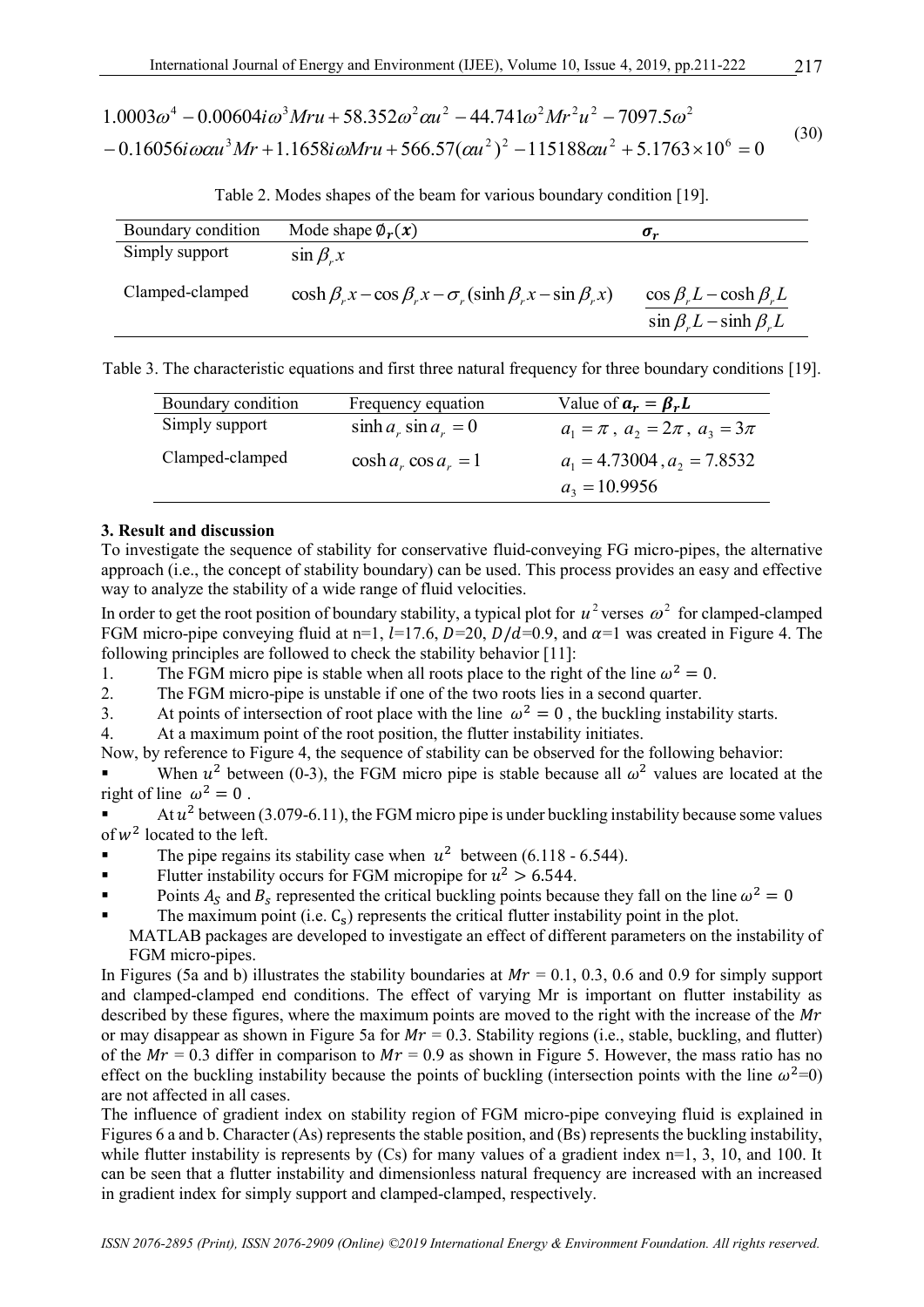

Figure 4. **S**tability boundary for clamped-clamped FGM micro pipe conveying fluid at n=1.



Figure 5. Stability boundary of FGM micro-pipe for: (a) S-S (b) C-C.



Figure 6. Stability boundary of FGM micro-pipe for: (a) S-S (b) C-C.

In Figures (7a, and b) illustrate the influence of micro flow parameter on stability region of FGM micropipe conveying for  $\alpha=1$  and 4/3. We noted that the dimensionless natural frequency and the flutter instability are decreased with an increased in micro flow parameter, but the maximum points on a plots are either shifted to right as α increased as in Figure (7a and b) for simply support and clamped-clamped, respectively.

The influence of the length scale on the stability region of FGM micro-pipe conveying is presented in Figures (8a and b) where  $l=15$ , 17.6, and 20  $\mu$ m are selected. It may be noted that a flutter instability will be increased with the increased in length scale. The effect of increasing n,  $\alpha$  and l is the slight shift of the

*ISSN 2076-2895 (Print), ISSN 2076-2909 (Online) ©2019 International Energy & Environment Foundation. All rights reserved.*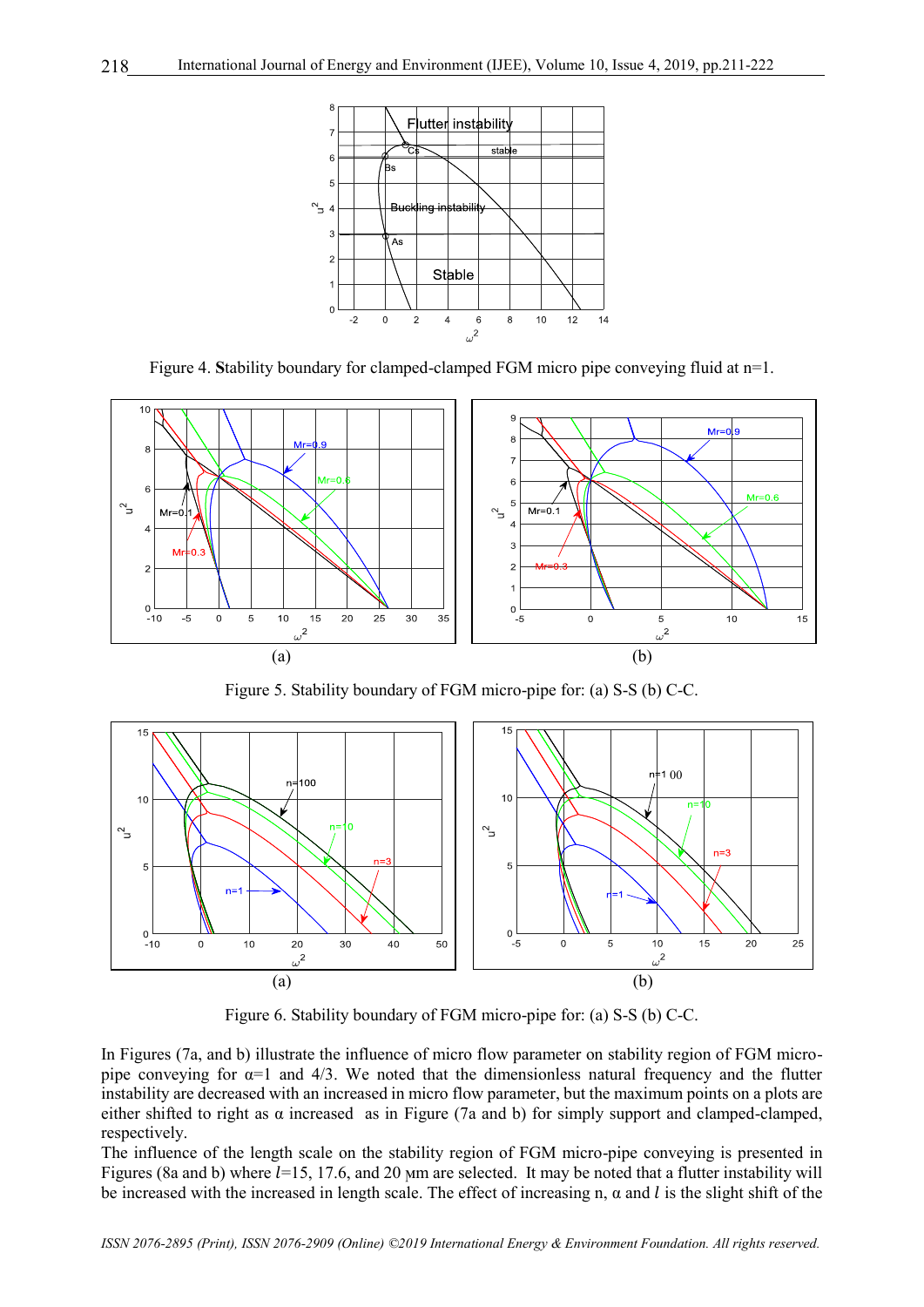boundary of stability to higher values for all FGM micro-pipes as described in these figures. However, the sequence of stability does not change.

Figure 9 shows a comparison between the homogenous and functionally graded material micro pipe conveying fluid for (S-S and C-C) end condition. It can be noted from this figure that a dimensionless natural frequency and flutter instability for homogenous micro pipe are higher than FGM micro pipe this is because of the inclusion of the material from ceramic to metal.



Figure 7. Stability boundary of FGM micro-pipe for various value of micro flow parameter α for: (a) S-S and (b) C-C.



Figure 8. Stability boundary of FGM micro-pipe for varies value of length scale for: (a) S-S and (b) C-C.



Figure 9. Stability boundary for homogenous micro-pipe and FGM micro-pipe a) S-S and b) C-C end condition.

*ISSN 2076-2895 (Print), ISSN 2076-2909 (Online) ©2019 International Energy & Environment Foundation. All rights reserved.*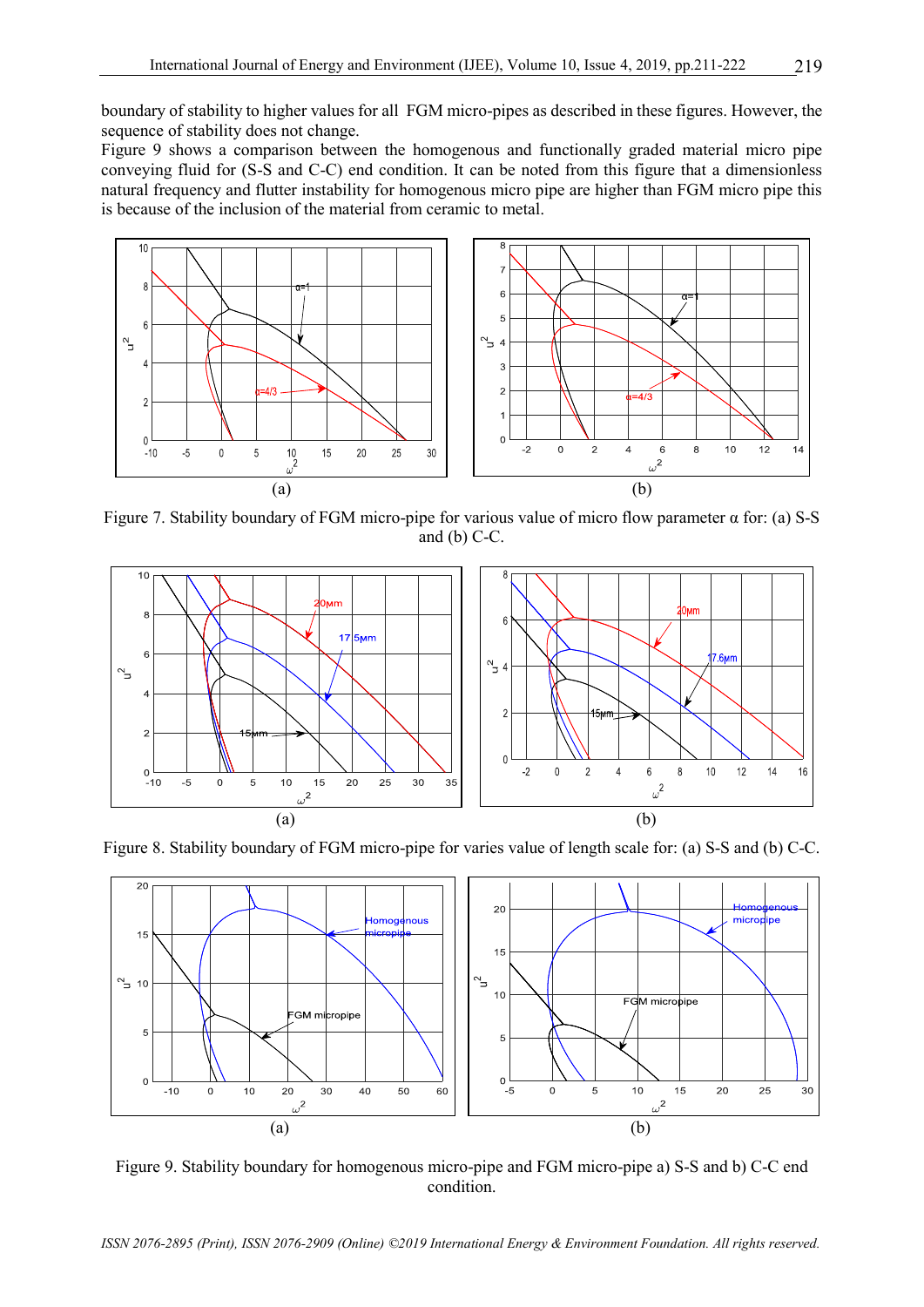# **4. Conclusion**

The stability for conservative FG material micro-pipe conveying fluid are investigated in this paper. Equations of motion are acquired by stratifying a modified couple stress (MCS) theory and the Hamilton's principle. Thereafter, the Galerkin's method is progressed to find a complex eigenvalue. Some main inferences acquired from the results above are offered as follows:

- 1. The fluid -mass ratio has an important influence on a flutter instability and the stability conduct.
- 2. The increase in a gradient index  $n$  and length scale  $l$  lead to increase in the flutter instability and dimensionless natural frequency by the amount of increasing 34.2% for S-S and 32.2 % for C-C. It can be modified by the distribution of natural frequencies readily by designing of the gradient index  $n$  and length scale  $l$ .
- 3. The dimensionless natural frequency and the flutter instability are decreased with an increased in micro flow parameter by the amount of decreasing 27.1% and 28.7% for S-S and C-C, respectively.
- 4. The dimensionless natural frequency and flutter instability for homogenous micro pipe are higher than FGM micro pipe by the amount 61.04% for S-S and 67.13% for C-C, this is because of the gradient of the material from ceramic to metal.
- 5. To test the stability of any conservative FGM micro-pipe, the graphical results presented in this study can be used.

# **References**

- [1] Weaver, D. S., and T. E. Unny. "On the dynamic stability of fluid-conveying pipes." Journal of Applied Mechanics 40, no. 1 (1973): 48-52.
- [2] Bishop, Richard Evelyn Donohue, and I. Fawzy. "Free and forced oscillation of a vertical tube containing a flowing fluid." Philosophical Transactions of the Royal Society of London. Series A, Mathematical and Physical Sciences 284, no. 1316 (1976): 1-47.
- [3] Ryu, Si-Ung, Yoshihiko Sugiyama, and Bong-Jo Ryu. "Eigenvalue branches and modes for flutter of cantilevered pipes conveying fluid." Computers & structures 80, no. 14-15 (2002): 1231-1241.
- [4] Huseyin, K., and R. H. Plaut. "Divergence and flutter boundaries of systems under combined conservative and gyroscopic forces." NASA STI/Recon Technical Report A 76 (1975): 182-205.
- [5] Huseyin, K. "Standard forms of the eigenvalue problems associated with gyroscopic systems." Journal of Sound and Vibration 45, no. 1 (1976): 29-37.
- [6] Kuiper, G. L., and A. V. Metrikine. "On stability of a clamped-pinned pipe conveying fluid." Heron 49, no. 3 (2004): 211-232.
- [7] Chen, Li-Qun, and Wei-Jia Zhao. "A conserved quantity and the stability of axially moving nonlinear beams." Journal of Sound and Vibration 286, no. 3 (2005): 663-668.
- [8] Elfelsoufi, Z., and L. Azrar. "Buckling, flutter and vibration analyses of beams by integral equation formulations." Computers & structures 83, no. 31-32 (2005): 2632-2649.
- [9] Plaut, R. H. "Postbuckling and vibration of end-supported elastica pipes conveying fluid and columns under follower loads." Journal of Sound and Vibration 289, no. 1-2 (2006): 264-277.
- [10] Pai, M. P. "The canonical problem of the fluid-conveying pipe and radiation of the knowledge gained to other dynamics problems across applied mechanics." Journal of Sound and Vibration 310, no. 3 (2008): 462-492.
- [11] Yousif, Albert E., Mohsin J. Jweeg, and Mahmud R. Ismail. "An Alternative Approach for Analyzing Stability of Conservative Pipes Conveying Fluid." Al-Nahrain Journal for Engineering Sciences 17, no. 2 (2014): 165-172.
- [12] Jweeg, J., and J. Ntayeesh. "Determination of critical buckling velocities of pipes conveying fluid rested on different supports conditions." International Journal of Computer Applications134, no. 10 (2016): 34-42.
- [13] Jiaquan Deng, Yongshou Liu and Wei Liu. "Size-dependent vibration analysis of multi-span functionally graded material micropipes conveying fluid using a hybrid method." Microfluidics and Nanofluidics 21, no. 8 (2017): 133.
- [14] Mohammad Hosseini, Abbas Zandi Baghche Maryam and Reza Bahaadini. "Forced vibrations of fluid-conveyed double piezoelectric functionally graded micropipes subjected to moving load." Microfluidics and Nanofluidics 21, no. 8 (2017): 134.